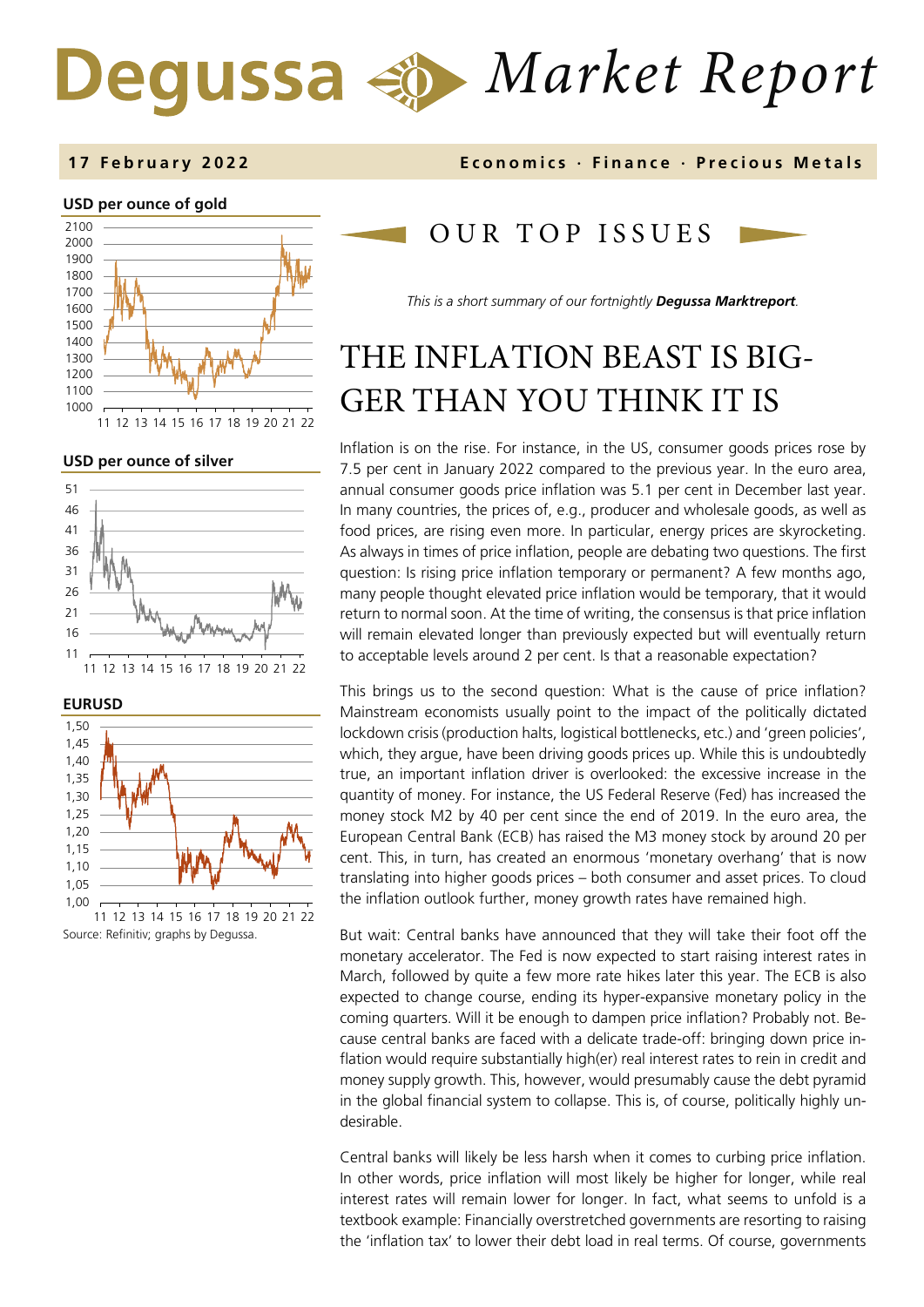#### **Precious metal prices (USD/oz), last seven years**



Source: Refinitiv; graphs Degussa.

probably would not want price inflation to spin out of control. However, they can be expected to favour increased price inflation of 4 to 6 per cent for some time. For this 'financial repression' to work, nominal interest rates must be kept low. Governments and their central banks will likely get away with this policy for the time being.

However, playing with higher price inflation is playing with fire. It can get out of control. If people recognize the scam, they adjust their inflation expectations upwards, pricing higher inflation into their wages, rent, and credit agreements. When this happens, the political incentives to take recourse in an even higher dose of 'surprise inflation' grow. It is not difficult to see that such a process could be devastating to the purchasing power of money. In fact, once an inflation process has started, it is relatively difficult to stop – for political reasons. And the longer the inflation process lasts, the greater the economic and socio-political costs to put an end to it will be. There is plenty of evidence in monetary history to support this concern.

The Austrian economist Friedrich August von Hayek (1899–1992) has put it succinctly (1960, pp. 332):

"The manner in which inflation operates explains why it is so difficult to resist when policy mainly concerns itself with particular situations rather than with general conditions and with short-term rather than with long-term problems. It is usually the easy way out of any temporary difficulties for both government and business – the path of least resistance and sometimes also the easiest way to help the economy get over all the obstacles that government policy has placed in its way. It is the inevitable result of a policy which regards all the other decisions as data to which the supply of money must be adapted so that the damage done by other measures will be as little noticed as possible."

With this in mind, there is reason to conclude that 'the inflation beast is bigger than you think' and to remind the investor that protecting one's capital from inflation-related losses is, and will remain, a key challenge in the years to come, a challenge that requires a lot of attention in everyone's investment process.

\*\*\*

# See also the **LBMA Forecast Survey 2022**:

<https://www.lbma.org.uk/articles/forecast-survey-2022>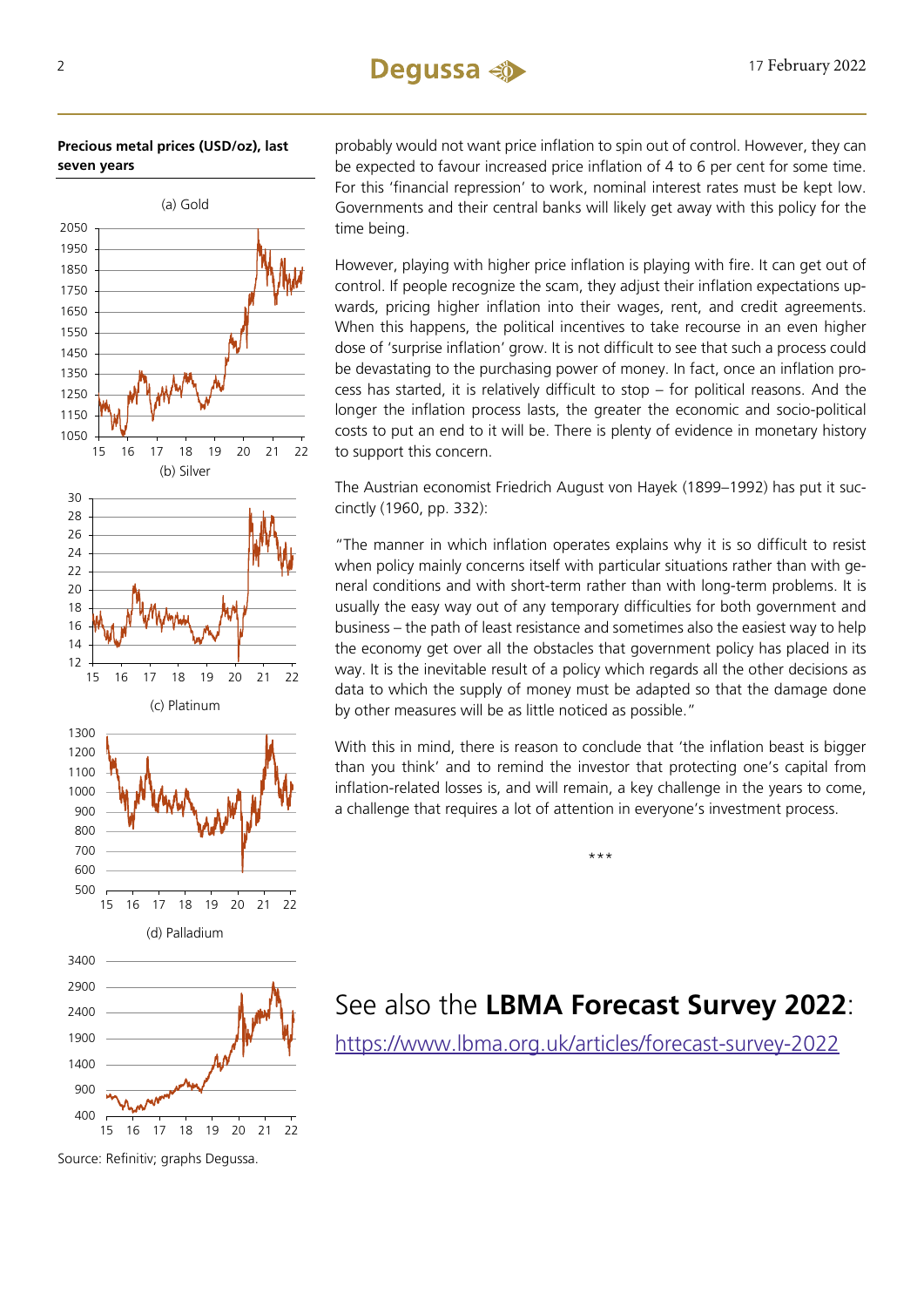# PRECIOUS METALS PRICES

**In US-Dollar per ounce**

|                             | Gold   |        | <b>Silver</b> |      | Platinum |        | Palladium |        |  |
|-----------------------------|--------|--------|---------------|------|----------|--------|-----------|--------|--|
| I. Actual                   | 1866,7 |        | 23,5          |      | 1057,5   |        | 2283,2    |        |  |
| II. Gliding averages        |        |        |               |      |          |        |           |        |  |
| 10 days                     | 1827,8 |        | 23,1          |      | 1025,7   |        | 2288,2    |        |  |
| 20 days                     |        | 1824,8 |               | 23,3 |          | 1027,5 |           | 2253,8 |  |
| 50 days                     |        | 1811,1 |               | 22,9 |          | 984,1  |           | 2012,4 |  |
| 100 days                    |        | 1802,7 |               | 23,3 |          | 999,9  |           | 1996,9 |  |
| 200 days                    | 1807,5 |        | 24,3          |      | 1035,6   |        | 2289,6    |        |  |
|                             |        |        |               |      |          |        |           |        |  |
| III. Estimates for end 2022 | 2100   |        | 28,2          |      | 1175     |        | 2261      |        |  |
| (1)                         | 13     |        | 20            |      | 11       |        | $-1$      |        |  |
| <b>Band width</b>           | Low    | High   | Low           | High | Low      | High   | Low       | High   |  |
|                             | 1700   | 2280   | 21,0          | 31,0 | 830      | 1280   | 1650      | 2400   |  |
| (1)                         | -9     | 22     | $-11$         | 32   | $-22$    | $21$   | $-28$     | 5      |  |
| V. Annual averages          |        |        |               |      |          |        |           |        |  |
| 2019                        | 1382   |        | 16,1          |      | 862      |        | 1511      |        |  |
| 2020                        | 1753   |        | 20,2          |      | 878      |        | 2180      |        |  |
| 2021                        | 1804   |        | 25,5          |      | 1095     |        | 2422      |        |  |

| In Euro per ounce                          |                      |                    |                     |                    |                     |                    |                      |                      |  |  |  |  |
|--------------------------------------------|----------------------|--------------------|---------------------|--------------------|---------------------|--------------------|----------------------|----------------------|--|--|--|--|
|                                            | Gold                 |                    | <b>Silver</b>       |                    | Platinum            |                    | Palladium            |                      |  |  |  |  |
| I. Actual                                  | 1640,4               |                    | 20,6                |                    | 929,3               |                    | 2006,5               |                      |  |  |  |  |
| II. Gliding averages                       |                      |                    |                     |                    |                     |                    |                      |                      |  |  |  |  |
| 10 days                                    | 1603,6               |                    | 20,3                |                    | 899,9               |                    | 2007,6               |                      |  |  |  |  |
| 20 days                                    | 1610,1               |                    | 20,6                |                    | 906,6               |                    | 1988,9               |                      |  |  |  |  |
| 50 days                                    | 1598,6               |                    | 20,2                |                    | 868,7               |                    | 1776,3               |                      |  |  |  |  |
| 100 days                                   |                      | 1580,6             |                     | 20,4               |                     | 876,5              |                      | 1750,6               |  |  |  |  |
| 200 days                                   | 1551,5               |                    | 20,9                |                    | 887,9               |                    | 1959,2               |                      |  |  |  |  |
| III. Estimates for end 2022<br>(1)         | 1944<br>18           |                    | 26,1<br>26          |                    | 1088<br>17          |                    | 2093<br>4            |                      |  |  |  |  |
| <b>Band width</b><br>(1)                   | Low<br>1573<br>$-4$  | High<br>2110<br>29 | Low<br>19,4<br>$-6$ | High<br>28,7<br>39 | Low<br>760<br>$-18$ | High<br>1180<br>27 | Low<br>1520<br>$-24$ | High<br>2220<br>$11$ |  |  |  |  |
| V. Annual averages<br>2019<br>2020<br>2021 | 1235<br>1535<br>1519 |                    | 14<br>18<br>21      |                    | 770<br>769<br>921   |                    | 1350<br>1911<br>2035 |                      |  |  |  |  |

Source: Refinitiv; calculations and estimates Degussa. Numbers are rounded.

 $(1)$  On the basis of actual prices.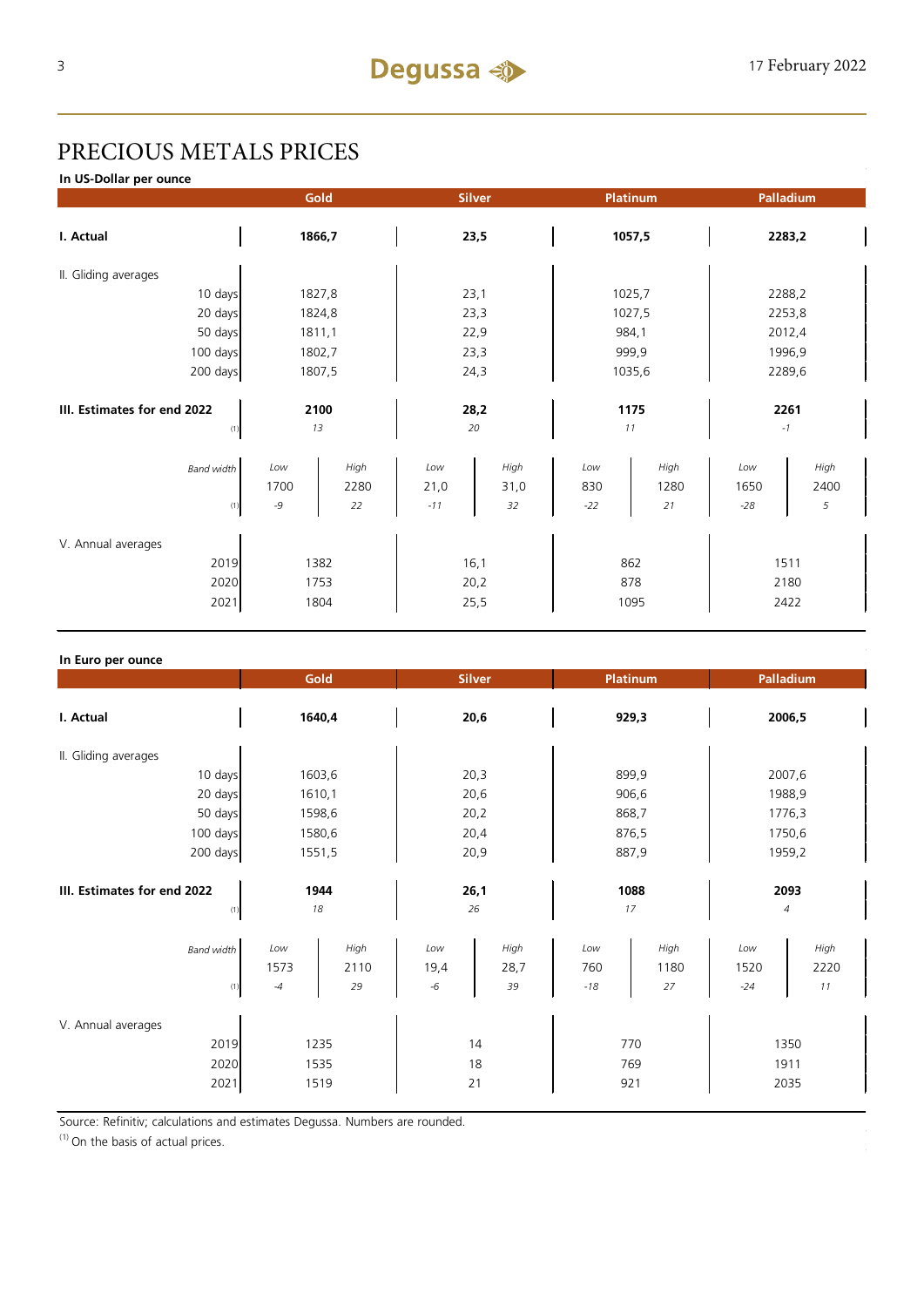## BITCOIN, PERFORMANCE OF VARIOUS ASSET CLASSES

#### **Bitcoin in US dollars**



Source: Refinitiv; graph by Degussa.

#### **Performance of stocks, commodities, FX and bonds**

(a) In national currencies (b) In euro





 $16,9$ 

 $12.7$ 

 $\overline{13,5}$ 

Source: Refinitiv; calculations by Degussa.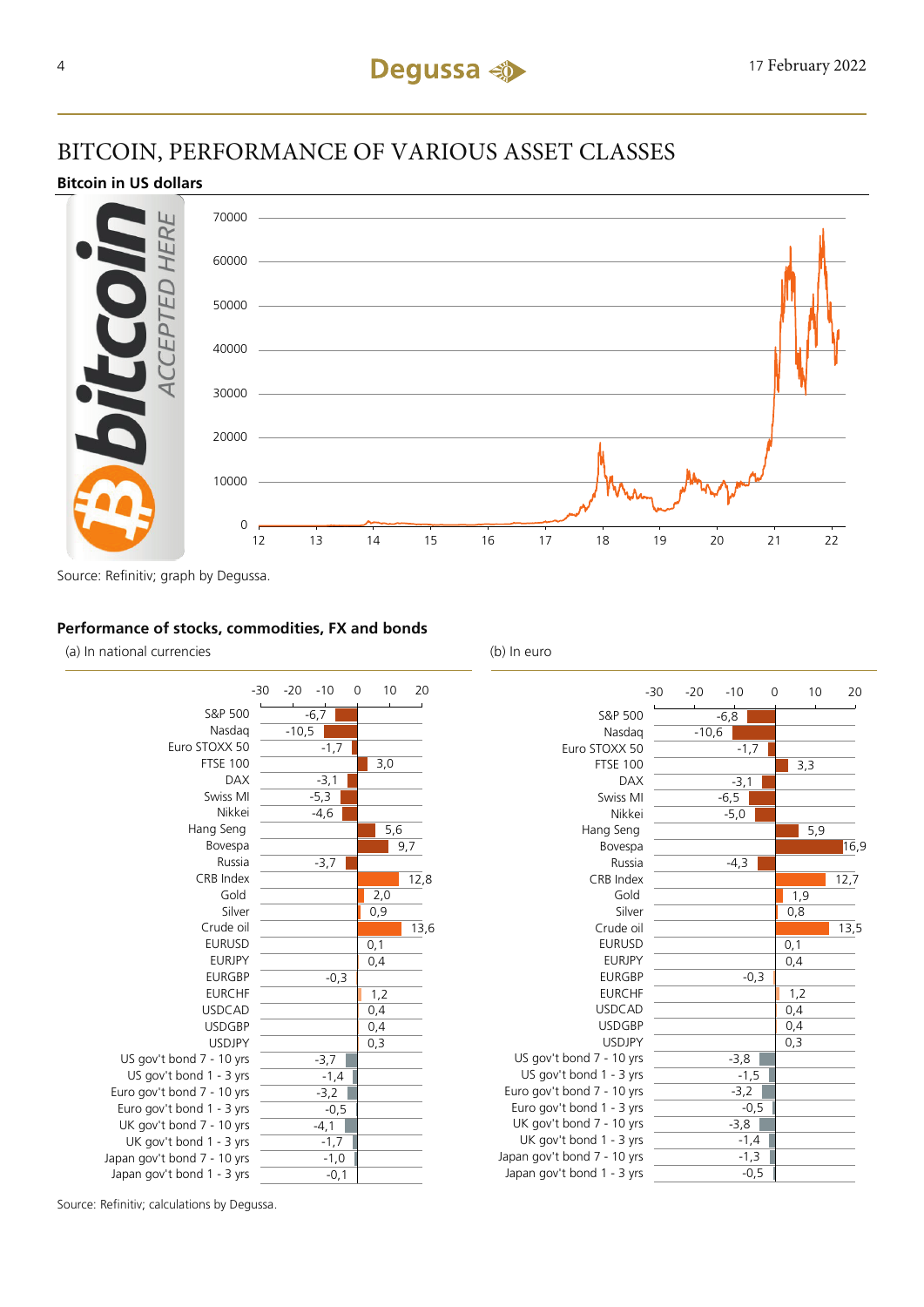### Issue Content 17 February 2022 The Inflation beast is bigger than you think it is 3 February 2022 The Bigger Gold Picture 20 Januar 2022 **Outlook for Gold and Silber brighter than you think it is** 16 December 2021 Welcome to a new chapter in the boom-and-bust-drama 2 December 2021 Inflation Is Not Temporary But Here To Stay 18 November 2021 The Case Against Gold And Silver. Revisited 4 November 2021 Stagflation Is Rearing Its Ugly Head 21 October 2021 At A Crossroads. It Is Time For Gold And Silver 7 October 2021 Here Comes The Inflation Beast 23 September 2021 Evergrande: China's Potential 'Lehman moment'? 8 September 2021 It All Depends On The Fed's 'Safety Net' 26 August 2021 Our Money Gets Thrown Under The Bus 12 August 2021 The Crime of 1971 29 July 2021 Gold And The Market Fear That Is Not 15 July 2021 Gold and the Monetary Policy Empire of Deception 1 July 2021 Investors believing the impossible, making the price of gold falter 17 June 2021 Gold Against Neglected Risks 2 June 2021 Gold And Inflation 20 May 2021 The Price Correction In The Crypto Space Is Not The End … 6 May 2021 The Dark Side of the Yield Curve Control Policy 22 April 2021 Bitcoin and the Golden Opportunity 8 April 2021 On Precious Metal 2021 Price Forecasts 25 March 2021 Money Matters For Gold And Silver Prices 11 March 2021 Interest Rates are to the Price of Gold What Gravity is to the Apple 25 February 2021 The Dangers Of Digital Central Bank Money 11 February 2021 Gold Is Not In Bubble Territory 28 January 2021 It Is High Time To Buy Gold And Silver 14 January 2021 The Great Gold And Silver Bull Market Is On 17 December 2020 Gold Against US-Dollar Risk. A Value Proposition 3 December 2020 Keep Your Cool – And Physical Gold And Silver 19 November 2020 It is Going to be Wild. Hold on to Physical Gold 5 November 2020 For In Fire Gold Is Tested 22 October 2020 The Policy of Inflating Everything, Not Only The Price Of Gold 8 October 2020 President Trump Is Good For Gold, Or Isn't He? 24 September 2020 Get Physical With Gold 10 September 2020 The Inflation Threat And The Case For Gold 27 August 2020 We Need Sound Money To Regain and Defend Our Liberties 13 August 2020 Gold And Silver Prices Are Set To Trend Even Higher 30 July 2020 The Big Short In Official Currencies

#### **Articles in earlier issues of the** *Degussa Market Report*

The Degussa Marktreport (German) and the Degussa Market Report (English) are available at: **www.degussa-goldhandel.de/marktreport**